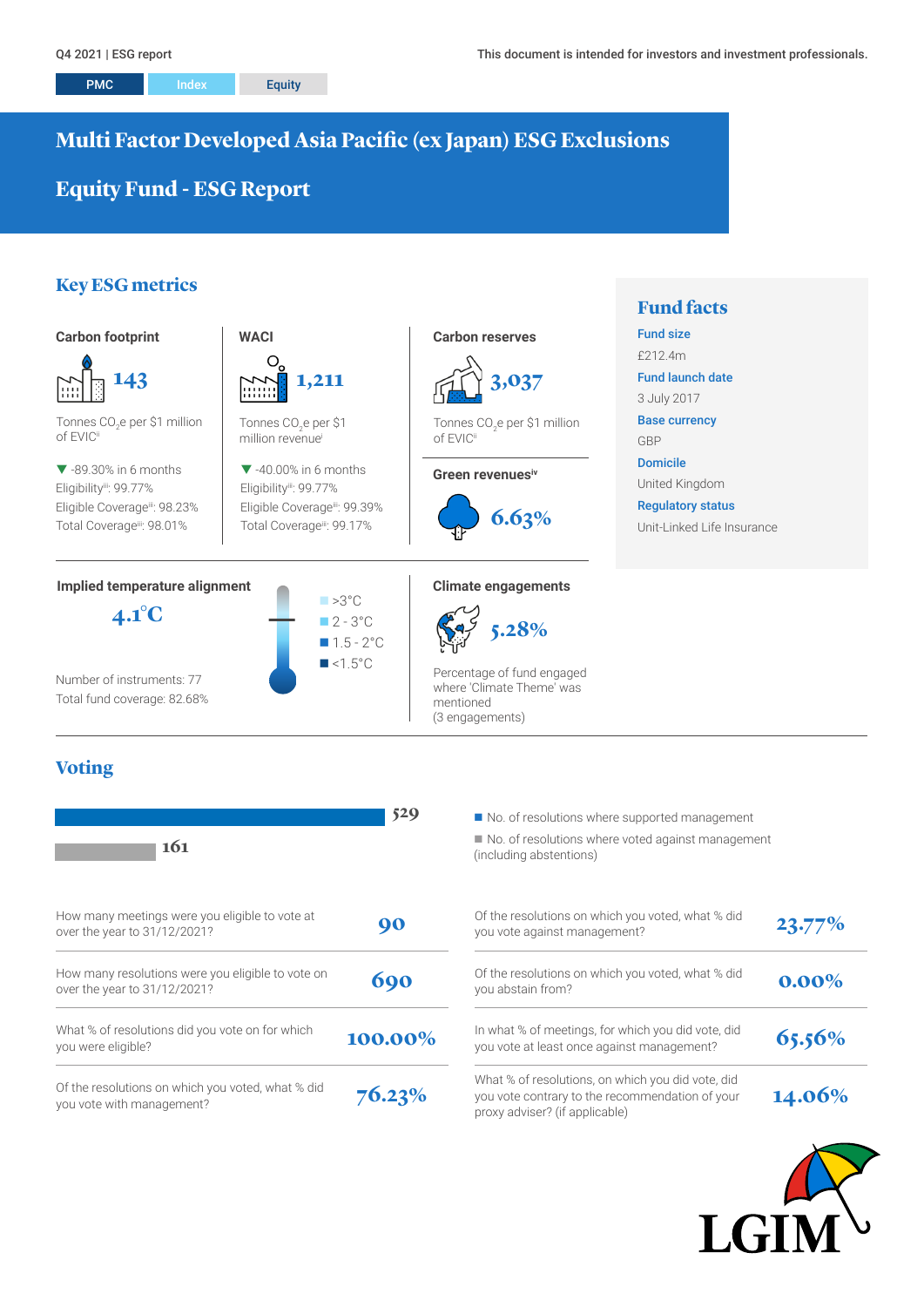Q4 2021 | Multi Factor Developed Asia Pacific (ex Japan) ESG Exclu-

## **Engagement (12 month period)v**



## **Implied temperature alignment**



#### **Distribution by holdings (%)**



## **Fund trends (%)**

| 4.56 | 605   | $-89.30$ |  |
|------|-------|----------|--|
| 3.02 | 7.34  | $-40.00$ |  |
|      | 13.27 | $-19695$ |  |
|      | 1146  |          |  |

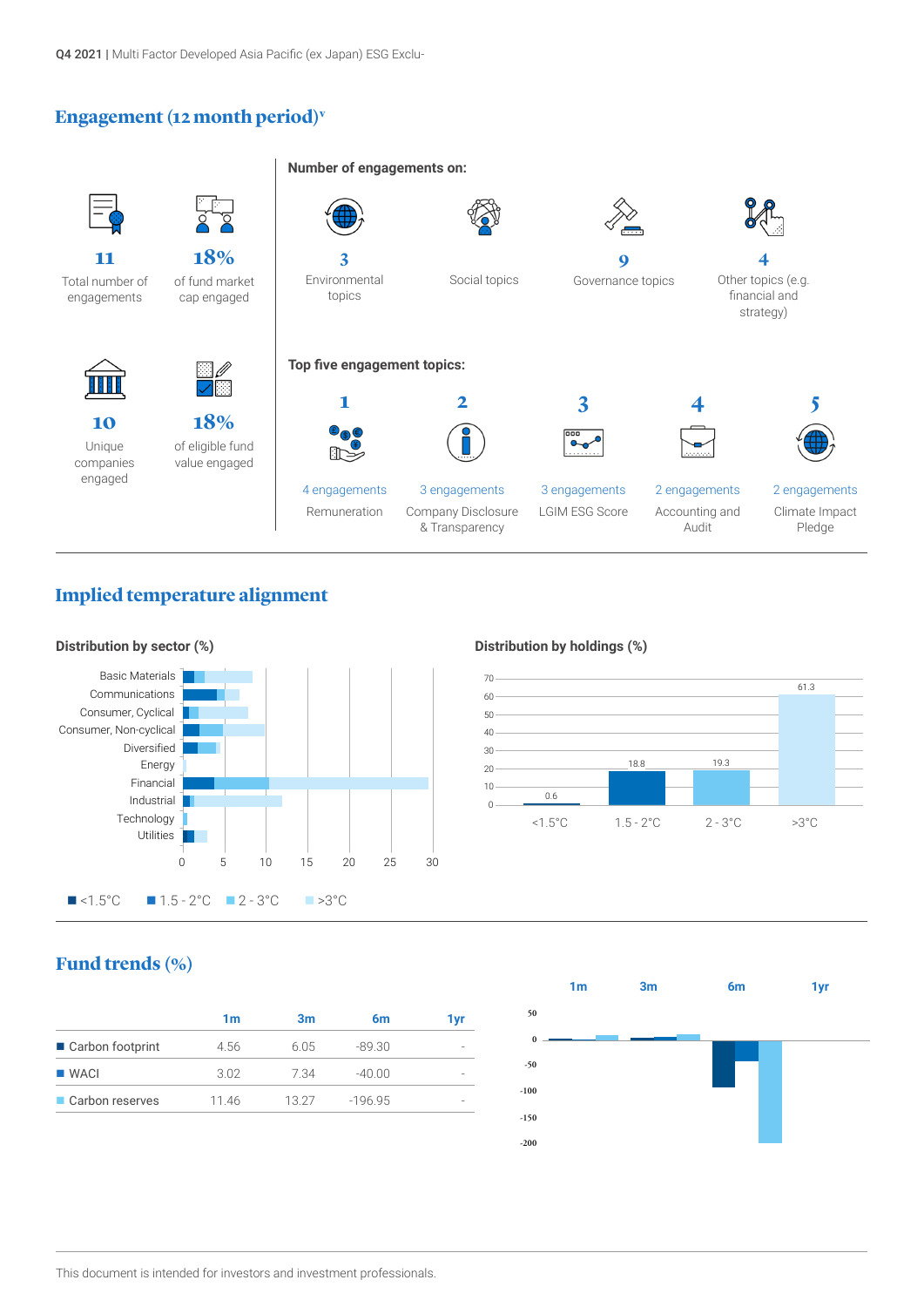



#### **Countries (%)**

| Australia          | 643 |
|--------------------|-----|
| <b>S</b> Hong Kong | 234 |
| Singapore          | 97  |
| New Zealand        | 25  |
|                    |     |

## **Sectors (%)**

| 46 6 |
|------|
| 21.2 |
| 10.8 |
| 74   |
| 5.2  |
| 5.1  |
| 15   |
| 1.3  |
| 0.6  |
| ი 2  |
|      |

#### **ISIN rank by % of total footprint**

| ↓              | <b>ISIN name</b>           | $\%$  |
|----------------|----------------------------|-------|
| 1              | <b>BLUESCOPE STEEL LTD</b> | 19.49 |
| $\overline{2}$ | SOUTH32 LTD                | 12.05 |
| 3              | <b>CLP HOLDINGS LTD</b>    | 7.98  |
| 4              | <b>INCITEC PIVOT LTD</b>   | 7.07  |
| 5              | POWER ASSETS HOLDINGS LTD  | 7.04  |
| ↟              | <b>ISIN name</b>           | $\%$  |
| 73             | AMP LTD                    | 0.00  |
| 72             | <b>REA GROUP LTD</b>       | 0.00  |
| 71             | <b>UOL GROUP LTD</b>       | 0.00  |
| 70             | <b>XERO LTD</b>            | 0.00  |
| 69             | CITY DEVELOPMENTS LTD      | 0.01  |





#### **Countries (%) S**

| <b>S</b> Hong Kong | 822  |
|--------------------|------|
| Australia          | 15.6 |
| Singapore          | 17   |
| New Zealand        | 0.5  |

| Sectors (%)              |      |
|--------------------------|------|
| $\blacksquare$ Utilities | 81.2 |
| ■ Basic Materials        | 9.2  |
| ■ Industrial             | 2.8  |
| $\blacksquare$ Financial | 2.0  |
| ■ Diversified            | 16   |
| Communications           | 14   |
| Consumer, Cyclical       | 1.1  |
| Consumer, Non-cyclical   | 0.6  |
| ■ Technology             | 0.1  |

 $\blacksquare$  Other 0.0

## **ISIN rank by % of total WACI**

| ↓  | <b>ISIN name</b>             | %     |
|----|------------------------------|-------|
| 1  | POWER ASSETS HOLDINGS LTD    | 75.22 |
| 2  | SOUTH32 LTD                  | 3.11  |
| 3  | <b>CLP HOLDINGS LTD</b>      | 3.08  |
| 4  | <b>INCITEC PIVOT LTD</b>     | 1.74  |
| 5  | <b>AUSNET SERVICES</b>       | 1.71  |
| ↟  | <b>ISIN name</b>             | %     |
| 74 | AMP LTD                      | 0.00  |
| 73 | <b>MEDIBANK PRIVATE LTD</b>  | 0.00  |
| 72 | <b>UOL GROUP LTD</b>         | 0.00  |
| 71 | DOMINO'S PIZZA ENTERPRISES L | 0.00  |
| 70 | REA GROUP LTD                | 0.00  |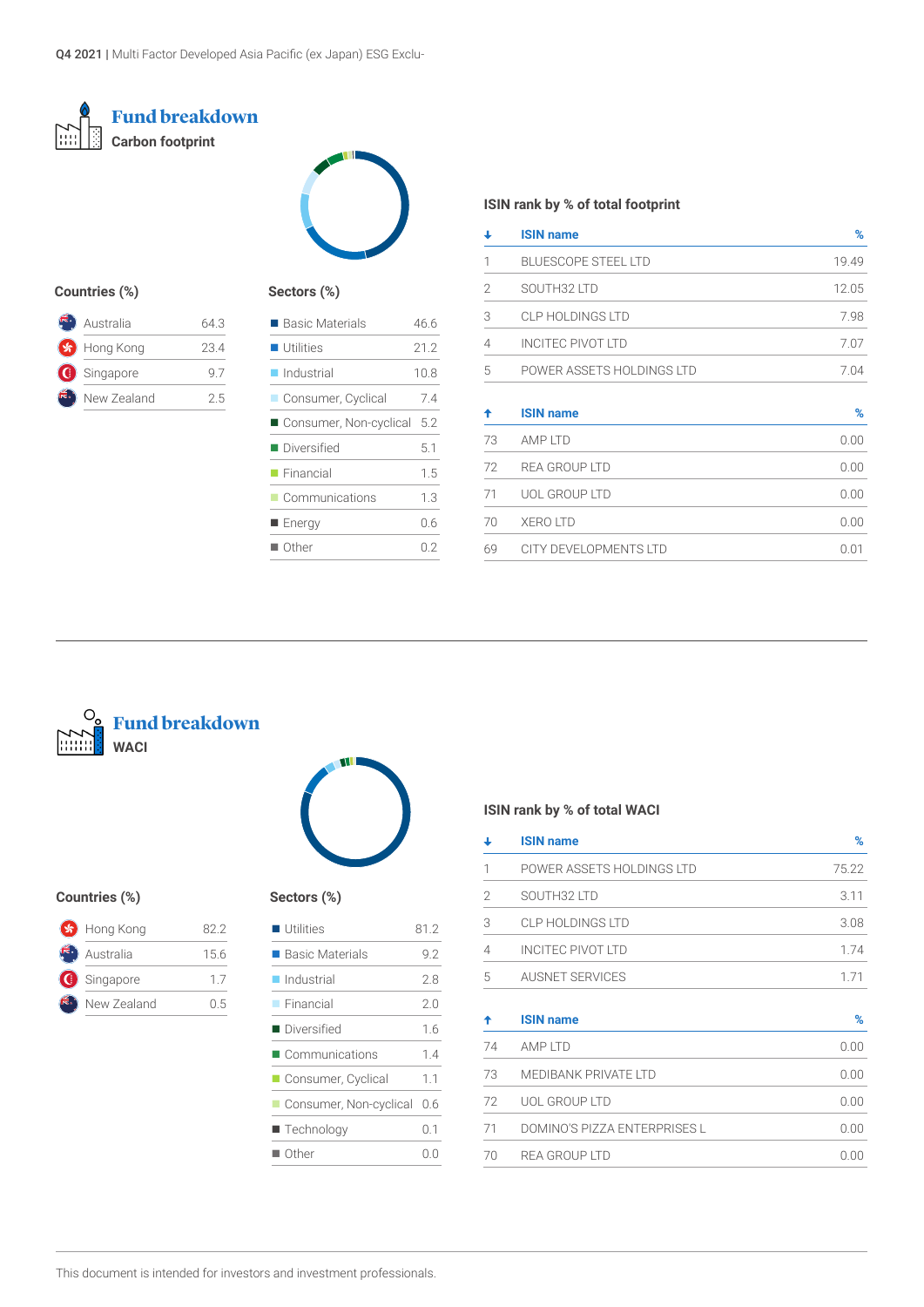



## **Countries (%) Sectors (%)**

| Australia   | 90 O |
|-------------|------|
| Hong Kong   | 88   |
| G Singapore | 12   |

| ■ Basic Materials        | 89.0    |
|--------------------------|---------|
| <b>Utilities</b>         | 84      |
| Diversified              | 2.5     |
| $\Box$ Industrial        | 0.0     |
| $\blacksquare$ Financial | ( ) ( ) |

## **ISIN rank by % of total reserves**

| ┹ | <b>ISIN name</b>           | %     |
|---|----------------------------|-------|
| 1 | <b>BHP GROUP LTD</b>       | 47.18 |
| 2 | SOUTH32 LTD                | 41.84 |
| 3 | <b>CLP HOLDINGS LTD</b>    | 7.41  |
| 4 | CK HUTCHISON HOLDINGS LTD  | 1.38  |
| 5 | JARDINE MATHESON HLDGS LTD | 1.15  |
|   |                            |       |
| ↟ | <b>ISIN name</b>           | %     |
| 9 | HENDERSON LAND DEVELOPMENT | 0.01  |
| 8 | HONG KONG & CHINA GAS      | 0.02  |
| 7 | <b>KEPPEL CORP LTD</b>     | 0.04  |
| 6 | ORIGIN ENERGY LTD          | 0.97  |
| 5 | JARDINE MATHESON HLDGS LTD | 1.15  |